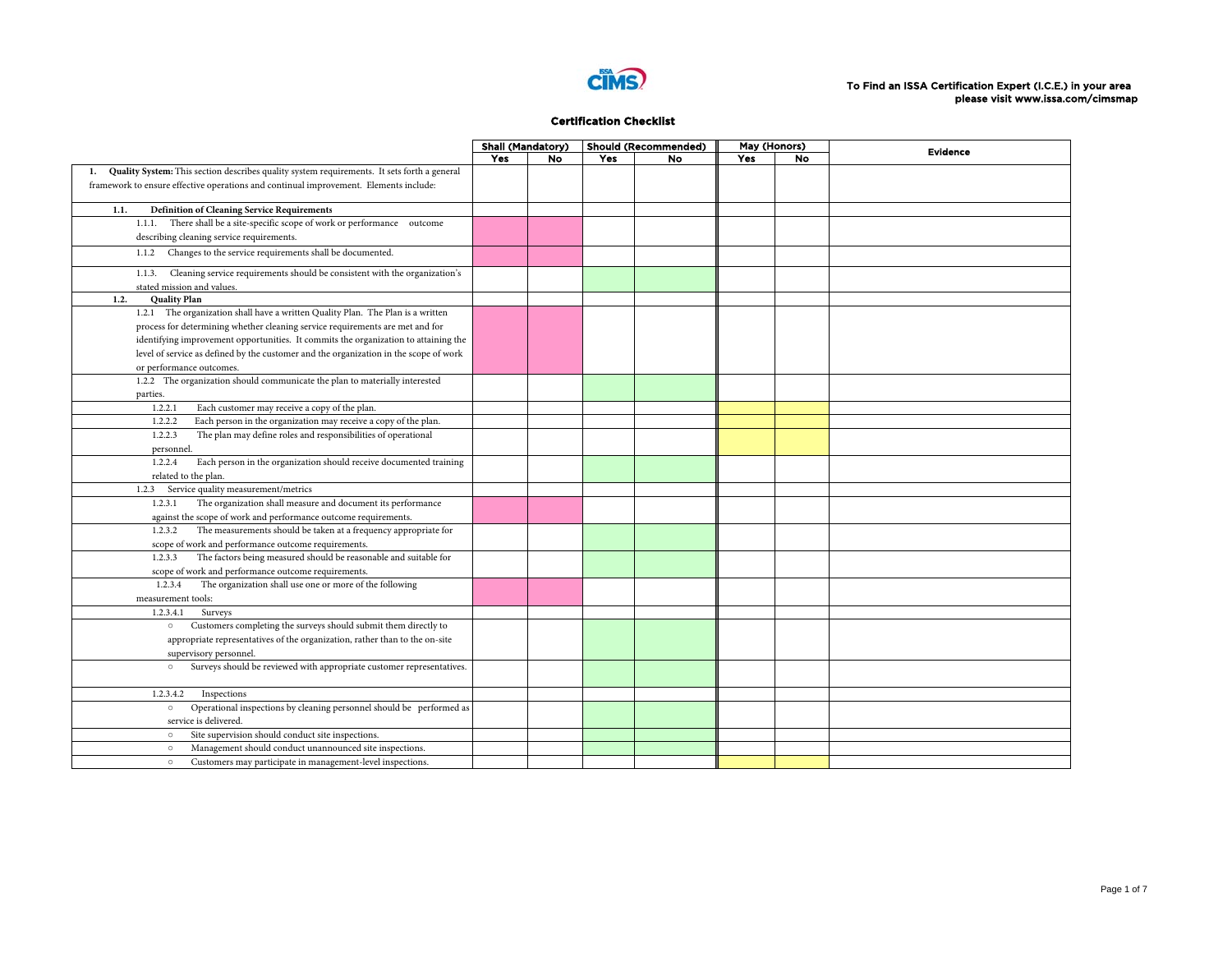

|                                                                                                                                              | <b>Shall (Mandatory)</b> |    |     | <b>Should (Recommended)</b> | May (Honors) |    | <b>Evidence</b> |
|----------------------------------------------------------------------------------------------------------------------------------------------|--------------------------|----|-----|-----------------------------|--------------|----|-----------------|
|                                                                                                                                              | Yes                      | No | Yes | No                          | Yes          | No |                 |
| 1.2.3.4.3<br>Complaints                                                                                                                      |                          |    |     |                             |              |    |                 |
| The organization should maintain a record of complaints.<br>$\circ$                                                                          |                          |    |     |                             |              |    |                 |
| The organization should keep the source of complaints as confidential<br>$\circ$                                                             |                          |    |     |                             |              |    |                 |
| as possible.                                                                                                                                 |                          |    |     |                             |              |    |                 |
| The organization should document what procedures have been<br>$\circ$                                                                        |                          |    |     |                             |              |    |                 |
| implemented in response to a complaint to minimize the possibility of a                                                                      |                          |    |     |                             |              |    |                 |
| reoccurrence.                                                                                                                                |                          |    |     |                             |              |    |                 |
| <b>Customer Evaluations</b><br>1.2.3.4.4                                                                                                     |                          |    |     |                             |              |    |                 |
| Customers may perform self-evaluations of the site.<br>$\circ$                                                                               |                          |    |     |                             |              |    |                 |
| Organizations may provide customers a checklist or form to guide self-<br>$\circ$                                                            |                          |    |     |                             |              |    |                 |
| evaluation.                                                                                                                                  |                          |    |     |                             |              |    |                 |
| Feedback Cycle<br>1.2.3.5                                                                                                                    |                          |    |     |                             |              |    |                 |
| The organization shall respond to both positive and negative<br>1.2.3.5.1                                                                    |                          |    |     |                             |              |    |                 |
| customer feedback, and inspection results and shall fully investigate complaints.                                                            |                          |    |     |                             |              |    |                 |
|                                                                                                                                              |                          |    |     |                             |              |    |                 |
| 1.2.3.5.2<br>Organization management should meet with the designated                                                                         |                          |    |     |                             |              |    |                 |
| customer representative to review survey and inspections results and to discuss                                                              |                          |    |     |                             |              |    |                 |
| complaints.                                                                                                                                  |                          |    |     |                             |              |    |                 |
| 1.2.3.5.3<br>When corrective action has been taken, the organization should                                                                  |                          |    |     |                             |              |    |                 |
| inform the customer representative and request feedback.                                                                                     |                          |    |     |                             |              |    |                 |
| Evaluation of Progress and Continuous Improvement Plan<br>1.2.3.6                                                                            |                          |    |     |                             |              |    |                 |
| Appropriate levels of management should follow a documented<br>1.2.3.6.1                                                                     |                          |    |     |                             |              |    |                 |
| process in reviewing performance results.                                                                                                    |                          |    |     |                             |              |    |                 |
| There should be a written corrective action plan that is consistent<br>1.2.3.6.2                                                             |                          |    |     |                             |              |    |                 |
| with the organization's policies and procedures.                                                                                             |                          |    |     |                             |              |    |                 |
| There should be a written plan that describes how the organization<br>1.2.3.6.3                                                              |                          |    |     |                             |              |    |                 |
| will measure, report, and implement performance improvement.                                                                                 |                          |    |     |                             |              |    |                 |
|                                                                                                                                              |                          |    |     |                             |              |    |                 |
| 1.2.3.6.4<br>Each customer representative may receive a copy of the plan.                                                                    |                          |    |     |                             |              |    |                 |
| <b>Quality System Totals</b>                                                                                                                 |                          |    |     |                             |              |    |                 |
|                                                                                                                                              |                          |    |     |                             |              |    |                 |
| 2. Service Delivery: This section describes the processes necessary to effectively produce and                                               |                          |    |     |                             |              |    |                 |
| deliver services. These customer-related processes include purchasing, staffing, and handling                                                |                          |    |     |                             |              |    |                 |
| unexpected events. Cleaning organizations must define and describe their unique business                                                     |                          |    |     |                             |              |    |                 |
| processes. Elements to be addressed include:                                                                                                 |                          |    |     |                             |              |    |                 |
| Service Delivery Plan<br>2.1.                                                                                                                |                          |    |     |                             |              |    |                 |
| 2.1.1. Workloading: There shall be an industry-accepted methodology for                                                                      |                          |    |     |                             |              |    |                 |
| determining the number of labor hours needed to accomplish work requirements as                                                              |                          |    |     |                             |              |    |                 |
| specified in the scope of work or performance outcomes.                                                                                      |                          |    |     |                             |              |    |                 |
| 2.1.2 Bidding/Costing Process: There should be a system for estimating job costs                                                             |                          |    |     |                             |              |    |                 |
| that considers the following factors: costing of labor, materials, overhead, profit (if                                                      |                          |    |     |                             |              |    |                 |
| applicable), taxes, insurance, and miscellaneous costs.                                                                                      |                          |    |     |                             |              |    |                 |
|                                                                                                                                              |                          |    |     |                             |              |    |                 |
| Budgeting: Cost controls should exist and be used to ensure that work is<br>2.1.3                                                            |                          |    |     |                             |              |    |                 |
|                                                                                                                                              |                          |    |     |                             |              |    |                 |
| completed within workloading, budgeting, and costing parameters.<br>The organization should have reporting systems, which provide<br>2.1.3.1 |                          |    |     |                             |              |    |                 |
| accurate budgetary support for all aspects of the operation.                                                                                 |                          |    |     |                             |              |    |                 |
| Management should be alerted when costs are not within acceptable<br>2.1.3.2                                                                 |                          |    |     |                             |              |    |                 |
| parameters.                                                                                                                                  |                          |    |     |                             |              |    |                 |
| 2.1.3.3 The organization should have a plan of action to make any necessary                                                                  |                          |    |     |                             |              |    |                 |
| budgetary corrections.                                                                                                                       |                          |    |     |                             |              |    |                 |
|                                                                                                                                              |                          |    |     |                             |              |    |                 |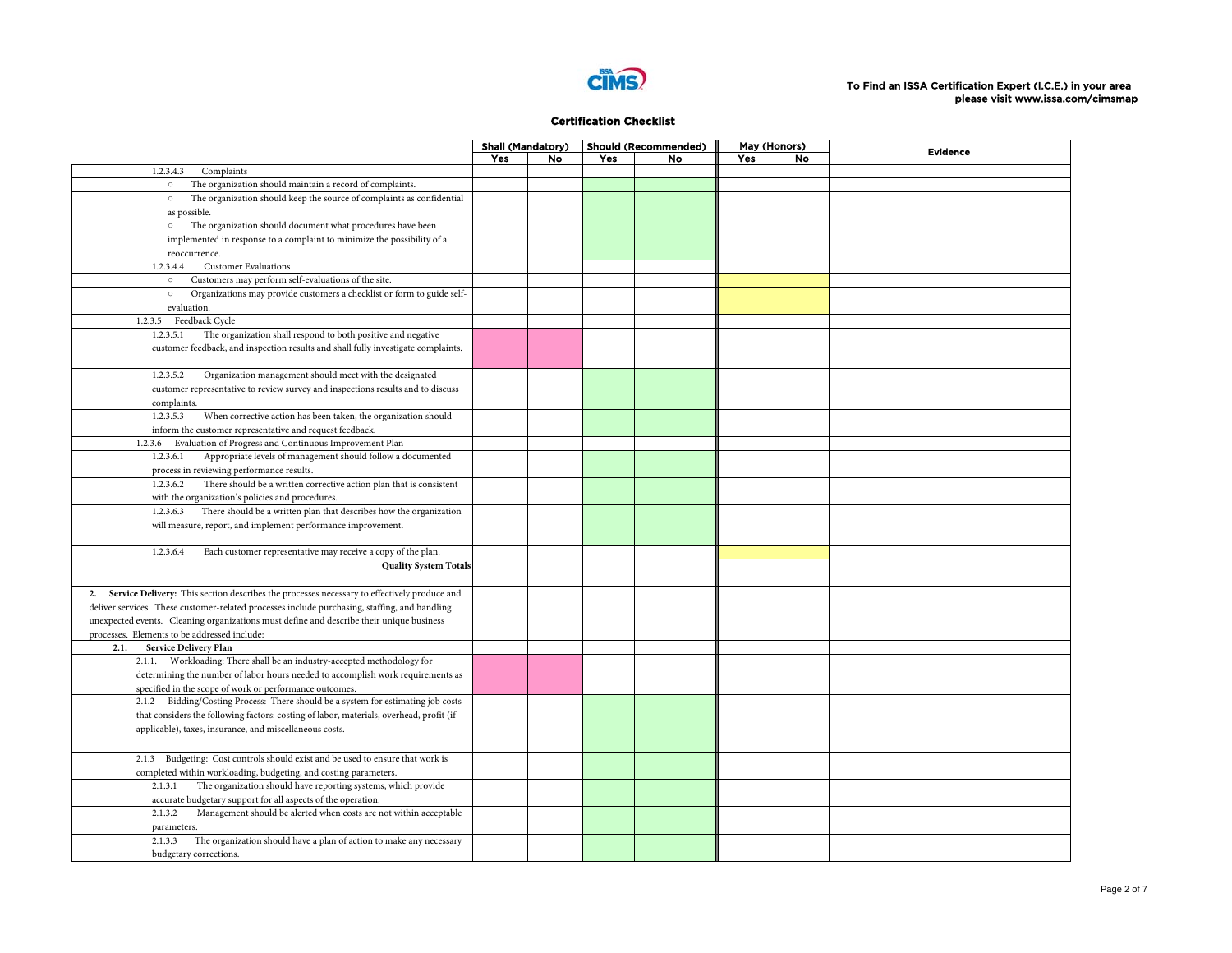

|                                                                                    | <b>Shall (Mandatory)</b> |    |     | Should (Recommended) | May (Honors) |           | <b>Evidence</b> |
|------------------------------------------------------------------------------------|--------------------------|----|-----|----------------------|--------------|-----------|-----------------|
|                                                                                    | Yes                      | No | Yes | <b>No</b>            | Yes          | <b>No</b> |                 |
| Staffing Plan: Staffing levels shall be based on workloading and one<br>2.1.3.4    |                          |    |     |                      |              |           |                 |
| or more of the following:                                                          |                          |    |     |                      |              |           |                 |
| Budgeting<br>2.1.3.4.1                                                             |                          |    |     |                      |              |           |                 |
| Costing data<br>2.1.3.4.2                                                          |                          |    |     |                      |              |           |                 |
| 2.1.3.4.3<br>Customer requests                                                     |                          |    |     |                      |              |           |                 |
| 2.1.3.4.4<br>Industry benchmarks                                                   |                          |    |     |                      |              |           |                 |
| 2.1.4 Work Plan: Individual cleaning assignments should be set forth in written    |                          |    |     |                      |              |           |                 |
| work plans.                                                                        |                          |    |     |                      |              |           |                 |
| Work Instructions: Standardized task procedures should be used across the<br>2.1.5 |                          |    |     |                      |              |           |                 |
| organization and such task procedures should be documented.                        |                          |    |     |                      |              |           |                 |
| Contingency Planning: The organization should have both:<br>2.1.6.                 |                          |    |     |                      |              |           |                 |
| Contingency plan(s) to manage staffing shortages and service<br>2.1.6.1            |                          |    |     |                      |              |           |                 |
| interruptions.                                                                     |                          |    |     |                      |              |           |                 |
| A process to obtain customer input and feedback when contingency<br>2.1.6.2        |                          |    |     |                      |              |           |                 |
| plans are used.                                                                    |                          |    |     |                      |              |           |                 |
| 2.1.7 Special Requests: The organization shall have a plan to handle customer      |                          |    |     |                      |              |           |                 |
| special requests.                                                                  |                          |    |     |                      |              |           |                 |
| Emergency Response: The organization shall have a plan to respond to<br>2.1.8      |                          |    |     |                      |              |           |                 |
| emergency service needs.                                                           |                          |    |     |                      |              |           |                 |
| Disaster Planning: The organization should have a plan to prepare for and<br>2.1.9 |                          |    |     |                      |              |           |                 |
| deal with natural or made-made disasters.                                          |                          |    |     |                      |              |           |                 |
| 2.1.10 Invoicing/Charge-back Procedures: Invoicing/Charge-back procedures shall    |                          |    |     |                      |              |           |                 |
| be documented.                                                                     |                          |    |     |                      |              |           |                 |
| <b>Purchasing Procedures</b><br>2.2.                                               |                          |    |     |                      |              |           |                 |
| 2.2.1 Product/Equipment Performance Evaluation: Supply and equipment               |                          |    |     |                      |              |           |                 |
| performance evaluations shall be incorporated into the procurement process.        |                          |    |     |                      |              |           |                 |
| 2.2.2 Standardization: The organization should use similar equipment and           |                          |    |     |                      |              |           |                 |
| supplies in similar facility types.                                                |                          |    |     |                      |              |           |                 |
| 2.2.3 Inventory Control: Inventory management and supply control systems           |                          |    |     |                      |              |           |                 |
| should be in place, in use, and appropriate for the organization.                  |                          |    |     |                      |              |           |                 |
| 2.2.4 Equipment Maintenance & Repair: The maintenance and repair of                |                          |    |     |                      |              |           |                 |
| equipment should occur as the result of a planned process.                         |                          |    |     |                      |              |           |                 |
| 2.2.5 Contractor Management: To the extent that the organization employs           |                          |    |     |                      |              |           |                 |
| contractors and/or subcontractors:                                                 |                          |    |     |                      |              |           |                 |
| Does the organization use contractors or subcontractors?                           |                          |    |     |                      |              |           |                 |
| 2.2.5.1 Their selection and management shall be set forth in a written plan.       |                          |    |     |                      |              |           |                 |
|                                                                                    |                          |    |     |                      |              |           |                 |
| There shall be evidence that the plan is implemented.<br>2.2.5.2                   |                          |    |     |                      |              |           |                 |
| The plan shall require that subcontractors produce proof of insurance.<br>2.2.5.3  |                          |    |     |                      |              |           |                 |
|                                                                                    |                          |    |     |                      |              |           |                 |
| Financial Controls: The organization should have appropriate financial<br>2.2.6    |                          |    |     |                      |              |           |                 |
| controls over the procurement process including all of the following:              |                          |    |     |                      |              |           |                 |
| Supply and equipment requisition<br>2.2.6.1                                        |                          |    |     |                      |              |           |                 |
| Approved vendor list<br>2.2.6.2                                                    |                          |    |     |                      |              |           |                 |
| 2.2.6.3<br>Order placement                                                         |                          |    |     |                      |              |           |                 |
| Receiving inventory<br>2.2.6.4                                                     |                          |    |     |                      |              |           |                 |
| 2.2.6.5<br>Accounts payable                                                        |                          |    |     |                      |              |           |                 |
| <b>Service Delivery Totals</b>                                                     |                          |    |     |                      |              |           |                 |
|                                                                                    |                          |    |     |                      |              |           |                 |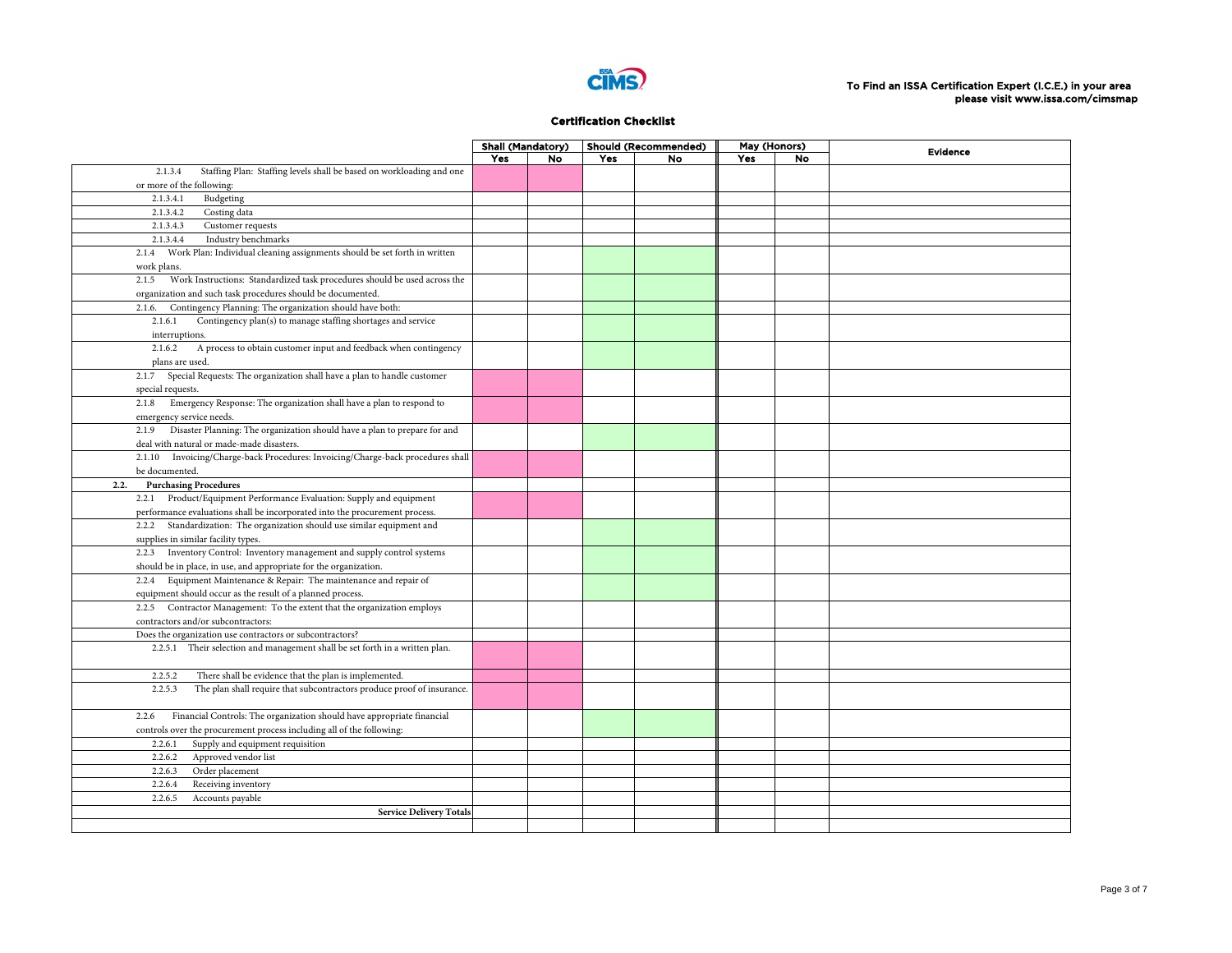

|                                                                                               | <b>Shall (Mandatory)</b> |    |     | <b>Should (Recommended)</b> | May (Honors) |           | <b>Evidence</b> |
|-----------------------------------------------------------------------------------------------|--------------------------|----|-----|-----------------------------|--------------|-----------|-----------------|
|                                                                                               | Yes                      | No | Yes | No.                         | <b>Yes</b>   | <b>No</b> |                 |
| Human Resources: In this section, the organization demonstrates that it efficiently and<br>3. |                          |    |     |                             |              |           |                 |
| effectively manages "human capital" in a way that enhances organizational performance.        |                          |    |     |                             |              |           |                 |
|                                                                                               |                          |    |     |                             |              |           |                 |
| Human Resource Policy: There shall be a written human resource policy.<br>3.1.                |                          |    |     |                             |              |           |                 |
| 3.2.<br><b>Hiring Practices</b>                                                               |                          |    |     |                             |              |           |                 |
| 3.2.1 Recruitment: There should be a written plan for recruiting employees and a              |                          |    |     |                             |              |           |                 |
| means of monitoring the plan's effectiveness.                                                 |                          |    |     |                             |              |           |                 |
| 3.2.2 Selection: There shall be a written procedure for selecting qualified employees.        |                          |    |     |                             |              |           |                 |
|                                                                                               |                          |    |     |                             |              |           |                 |
| 3.2.3 Retention: There should be a program in place to encourage and to measure               |                          |    |     |                             |              |           |                 |
| employee retention.                                                                           |                          |    |     |                             |              |           |                 |
| <b>Site-Specific Orientation</b><br>3.3.                                                      |                          |    |     |                             |              |           |                 |
| 3.3.1 Each employee shall participate in a site-specific orientation program.                 |                          |    |     |                             |              |           |                 |
| 3.3.2 There should be written documentation that an orientation program occurred.             |                          |    |     |                             |              |           |                 |
|                                                                                               |                          |    |     |                             |              |           |                 |
| Executive Development: There should be an executive development program or a<br>3.4.          |                          |    |     |                             |              |           |                 |
| continuing executive education program.                                                       |                          |    |     |                             |              |           |                 |
| <b>Management Training</b><br>3.5.                                                            |                          |    |     |                             |              |           |                 |
| 3.5.1 Technical: There should be a written curriculum for technical training of               |                          |    |     |                             |              |           |                 |
| management and documentation that personnel have been trained.                                |                          |    |     |                             |              |           |                 |
| 3.5.2 Leadership: There should be a written curriculum for leadership training of             |                          |    |     |                             |              |           |                 |
| management and documentation that personnel have been trained.                                |                          |    |     |                             |              |           |                 |
| <b>Cleaning Personnel Training</b><br>3.6.                                                    |                          |    |     |                             |              |           |                 |
| 3.6.1 Technical: There shall be a written curriculum for technical training of                |                          |    |     |                             |              |           |                 |
| cleaning personnel and documentation that personnel have been trained.                        |                          |    |     |                             |              |           |                 |
| 3.6.2 Customer Service Training: There should be a written curriculum for                     |                          |    |     |                             |              |           |                 |
| customer service training of cleaning personnel and documentation that personnel              |                          |    |     |                             |              |           |                 |
| have been trained.                                                                            |                          |    |     |                             |              |           |                 |
| 3.6.3 Personal Development: There should be a written training curriculum for                 |                          |    |     |                             |              |           |                 |
|                                                                                               |                          |    |     |                             |              |           |                 |
| non-technical skills of cleaning personnel and documentation that personnel have              |                          |    |     |                             |              |           |                 |
| been trained                                                                                  |                          |    |     |                             |              |           |                 |
| Training Format and Language All management and cleaning personnel training<br>3.7.           |                          |    |     |                             |              |           |                 |
| shall be offered in a format and/or language that is easily understood by the trainee.        |                          |    |     |                             |              |           |                 |
|                                                                                               |                          |    |     |                             |              |           |                 |
| Security: The organization should have a written curriculum for training all<br>3.8.          |                          |    |     |                             |              |           |                 |
| personnel in security of the site owner's and customer's property.                            |                          |    |     |                             |              |           |                 |
| Timekeeping/Payroll: The organization shall have a documented timekeeping and<br>3.9.         |                          |    |     |                             |              |           |                 |
| payroll system.                                                                               |                          |    |     |                             |              |           |                 |
| <b>Human Resource Totals</b>                                                                  |                          |    |     |                             |              |           |                 |
|                                                                                               |                          |    |     |                             |              |           |                 |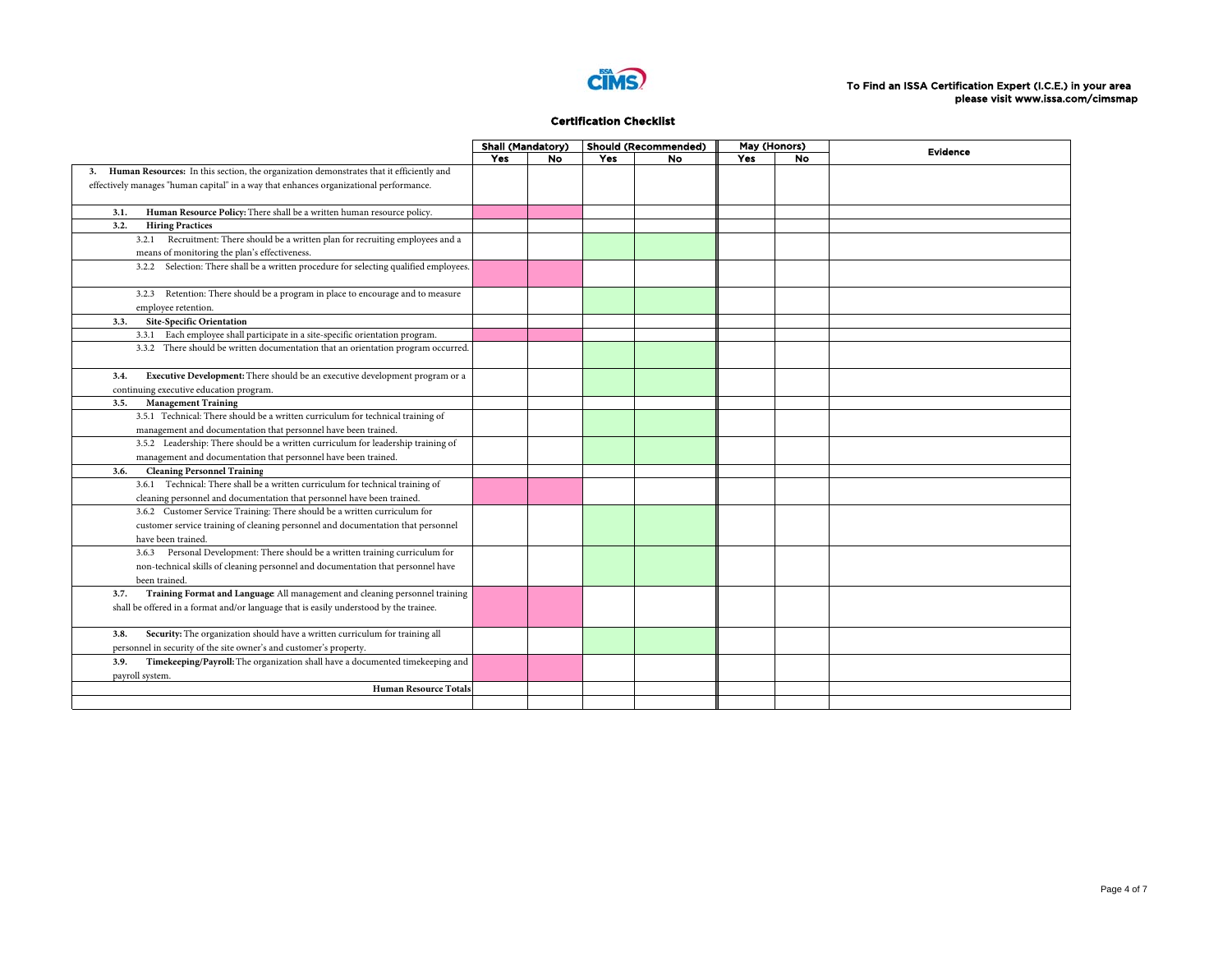

|                                                                                                     | <b>Shall (Mandatory)</b> |           |     | <b>Should (Recommended)</b> | May (Honors) |    | <b>Evidence</b> |
|-----------------------------------------------------------------------------------------------------|--------------------------|-----------|-----|-----------------------------|--------------|----|-----------------|
|                                                                                                     | Yes                      | <b>No</b> | Yes | No                          | Yes          | No |                 |
| 4. Health, Safety and Environmental Stewardship: Quality cleaning and maintenance services          |                          |           |     |                             |              |    |                 |
| are safe, healthy, and sustainable. They also positively impact the built environment. This section |                          |           |     |                             |              |    |                 |
| addresses the processes, systems, and documentation as they relate to the organization's            |                          |           |     |                             |              |    |                 |
| commitment to those objectives.                                                                     |                          |           |     |                             |              |    |                 |
| 4.1.<br><b>Regulatory Compliance</b>                                                                |                          |           |     |                             |              |    |                 |
| 4.1.1 Employers shall comply with all pertinent provisions of the federal OSHA                      |                          |           |     |                             |              |    |                 |
| Hazard Communication Standard and all comparable state requirements. Provisions                     |                          |           |     |                             |              |    |                 |
| that must be complied with include, but are not limited to, the following:                          |                          |           |     |                             |              |    |                 |
| 4.1.1.1 Employers shall develop, implement and maintain a written hazard                            |                          |           |     |                             |              |    |                 |
| communication program.                                                                              |                          |           |     |                             |              |    |                 |
| 4.1.1.2 Material Safety Data Sheets (MSDS) shall be readily available for all                       |                          |           |     |                             |              |    |                 |
| hazardous chemical products. Each MSDS shall match the current formulation                          |                          |           |     |                             |              |    |                 |
| of the corresponding chemical product.                                                              |                          |           |     |                             |              |    |                 |
| 4.1.1.3 There shall be a Chemical Inventory that contains an accurate and                           |                          |           |     |                             |              |    |                 |
| complete list of all chemicals on site.                                                             |                          |           |     |                             |              |    |                 |
| Employees who handle chemicals shall be trained on the use and hazards of                           |                          |           |     |                             |              |    |                 |
| those chemicals.                                                                                    |                          |           |     |                             |              |    |                 |
| 4.1.1.5 All chemical containers shall be labeled as required.                                       |                          |           |     |                             |              |    |                 |
| 4.1.1.6 Chemicals shall be used in a safe and proper manner and in accordance                       |                          |           |     |                             |              |    |                 |
| with the manufacturer's instructions.                                                               |                          |           |     |                             |              |    |                 |
| Chemicals should be stored according to their classification.<br>4.1.2                              |                          |           |     |                             |              |    |                 |
| 4.1.2.1 There shall be a spill containment plan and documented employee                             |                          |           |     |                             |              |    |                 |
| training.                                                                                           |                          |           |     |                             |              |    |                 |
| 4.1.2.2 There shall be a waste disposal and recycling plan and documented                           |                          |           |     |                             |              |    |                 |
| employee training.                                                                                  |                          |           |     |                             |              |    |                 |
| 4.1.3 There shall be documentation that describes the organization's selection and                  |                          |           |     |                             |              |    |                 |
| use of Personal Protective Equipment (PPE). The employer shall comply with all                      |                          |           |     |                             |              |    |                 |
| applicable OSHA and state requirements for PPE.                                                     |                          |           |     |                             |              |    |                 |
| 4.1.4 If cleaning personnel are required to clean blood or other potentially                        |                          |           |     |                             |              |    |                 |
| infectious material spills, the organization shall comply with the OSHA Bloodborne                  |                          |           |     |                             |              |    |                 |
| Pathogen Standard or applicable state requirements. Provisions that must be                         |                          |           |     |                             |              |    |                 |
| complied with include, but are not limited to, the following:                                       |                          |           |     |                             |              |    |                 |
| Are cleaning personnel required to clean blood or other potentially infectious                      |                          |           |     |                             |              |    |                 |
| material spills?                                                                                    |                          |           |     |                             |              |    |                 |
| 4.1.4.1 The establishment of a written Exposure Control Plan that is reviewed                       |                          |           |     |                             |              |    |                 |
| and updated annually.                                                                               |                          |           |     |                             |              |    |                 |
| 4.1.4.2 Employees shall be trained annually on the hazards of cleaning blood,                       |                          |           |     |                             |              |    |                 |
| other potentially infectious material, and proper use of PPE.                                       |                          |           |     |                             |              |    |                 |
| 4.1.4.3 A written procedure for cleaning blood spills shall be implemented.                         |                          |           |     |                             |              |    |                 |
| 4.1.4.4 Employees shall be offered the Hepatitis B vaccine.                                         |                          |           |     |                             |              |    |                 |
| 4.1.4.5 Employees shall be trained on handling found sharps.                                        |                          |           |     |                             |              |    |                 |
| 4.1.5 A qualified person shall inspect the workplace as often as necessary to                       |                          |           |     |                             |              |    |                 |
| identify defective equipment or unsafe working conditions.                                          |                          |           |     |                             |              |    |                 |
| Employers shall comply with all other applicable OSHA and/or state<br>4.1.6                         |                          |           |     |                             |              |    |                 |
| employee safety and health regulations.                                                             |                          |           |     |                             |              |    |                 |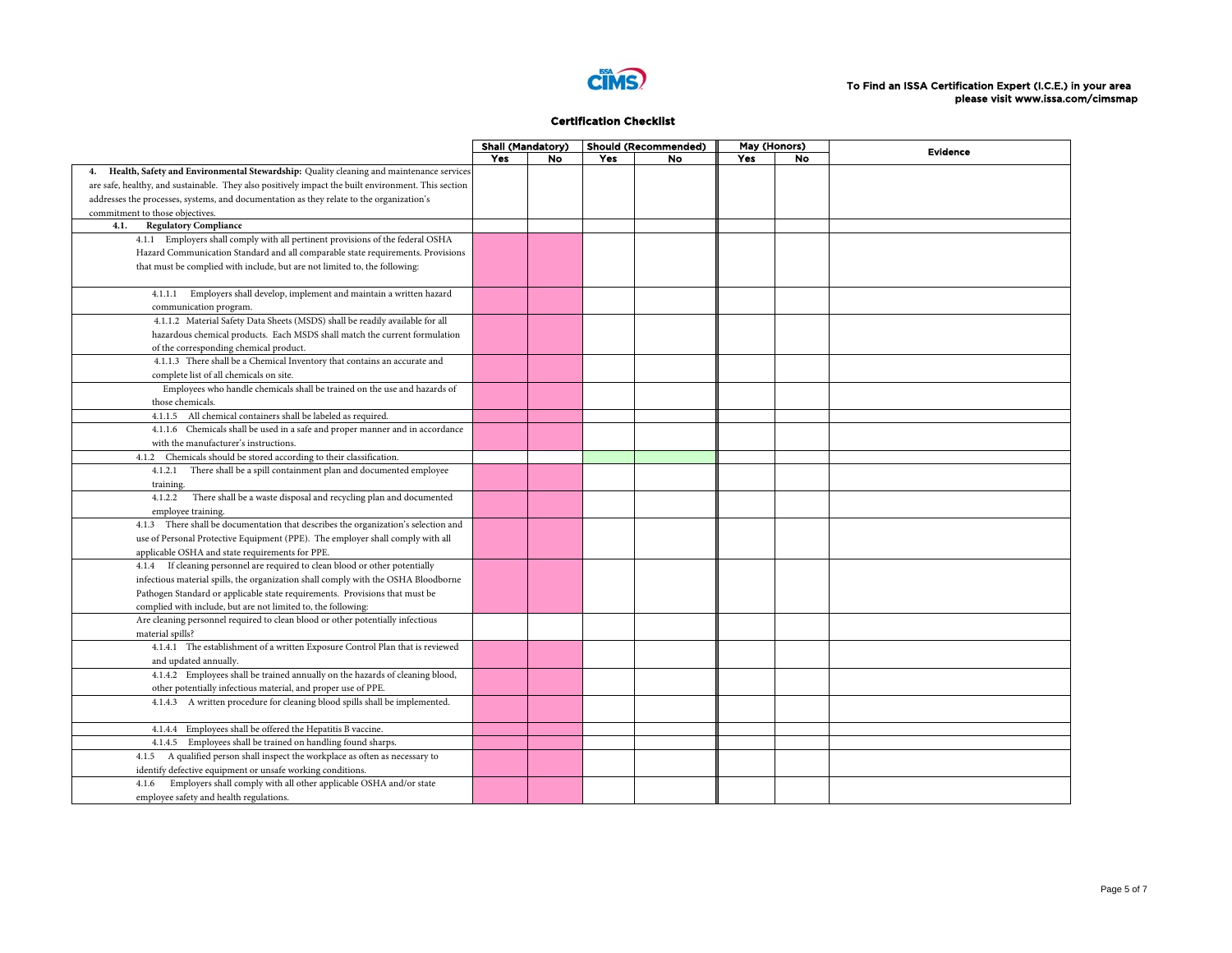

|                                                                                  | <b>Shall (Mandatory)</b> |           | <b>Should (Recommended)</b> |           | May (Honors) |           | <b>Evidence</b> |
|----------------------------------------------------------------------------------|--------------------------|-----------|-----------------------------|-----------|--------------|-----------|-----------------|
|                                                                                  | Yes                      | <b>No</b> | <b>Yes</b>                  | <b>No</b> | <b>Yes</b>   | <b>No</b> |                 |
| Organization Policy/Environmental Management System<br>4.2.                      |                          |           |                             |           |              |           |                 |
| 4.2.1 The organization shall have an environmental policy.                       |                          |           |                             |           |              |           |                 |
| 4.2.1.1 There should be a written statement of the organization's commitment     |                          |           |                             |           |              |           |                 |
| to environmental ethics.                                                         |                          |           |                             |           |              |           |                 |
| 4.2.1.2 The policy should be appropriate to the nature, scale and environmental  |                          |           |                             |           |              |           |                 |
| impact of the organization's services.                                           |                          |           |                             |           |              |           |                 |
| 4.2.1.3 The policy should have a commitment to continual improvement.            |                          |           |                             |           |              |           |                 |
| 4.2.1.4 The policy should have a commitment to pollution prevention.             |                          |           |                             |           |              |           |                 |
| 4.2.1.5 The environmental objectives and goals as stated in the policy should be |                          |           |                             |           |              |           |                 |
| reviewed at least once every twenty-four months.                                 |                          |           |                             |           |              |           |                 |
| The policy shall be implemented and maintained.<br>4.2.1.6                       |                          |           |                             |           |              |           |                 |
| The policy should be communicated to all employees.<br>4.2.1.7                   |                          |           |                             |           |              |           |                 |
| The policy may be available to the public.<br>4.2.1.8                            |                          |           |                             |           |              |           |                 |
| 4.2.2 Capability to Meet Customer Environmental and Safety Requirements          |                          |           |                             |           |              |           |                 |
| 4.2.1.1 The customer may define its environmental and safety expectations for    |                          |           |                             |           |              |           |                 |
| the site.                                                                        |                          |           |                             |           |              |           |                 |
| 4.2.1.2 At outsourced sites, the contractor shall have a written plan for how    |                          |           |                             |           |              |           |                 |
| they will comply with customer requirements.                                     |                          |           |                             |           |              |           |                 |
| 4.2.3 Workplace Safety and Health Program                                        |                          |           |                             |           |              |           |                 |
| The organization shall have a workplace safety and health policy.<br>4.2.3.1     |                          |           |                             |           |              |           |                 |
| 4.2.3.2 Management and employees shall receive documented training in safe       |                          |           |                             |           |              |           |                 |
| work practices.                                                                  |                          |           |                             |           |              |           |                 |
| Management and employees shall be trained in how to investigate and<br>4.2.3.3   |                          |           |                             |           |              |           |                 |
| report near-miss accidents and incidents.                                        |                          |           |                             |           |              |           |                 |
| Management shall review the program at least once every twenty-four<br>4.2.3.4   |                          |           |                             |           |              |           |                 |
| months.                                                                          |                          |           |                             |           |              |           |                 |
| 4.2.3.5 There should be a written program that tracks all workplace injuries and |                          |           |                             |           |              |           |                 |
| illnesses and demonstrates what actions have been implemented to minimize a      |                          |           |                             |           |              |           |                 |
| reoccurrence of the injuries.                                                    |                          |           |                             |           |              |           |                 |
| <b>HS&amp;E</b> Totals                                                           |                          |           |                             |           |              |           |                 |
|                                                                                  |                          |           |                             |           |              |           |                 |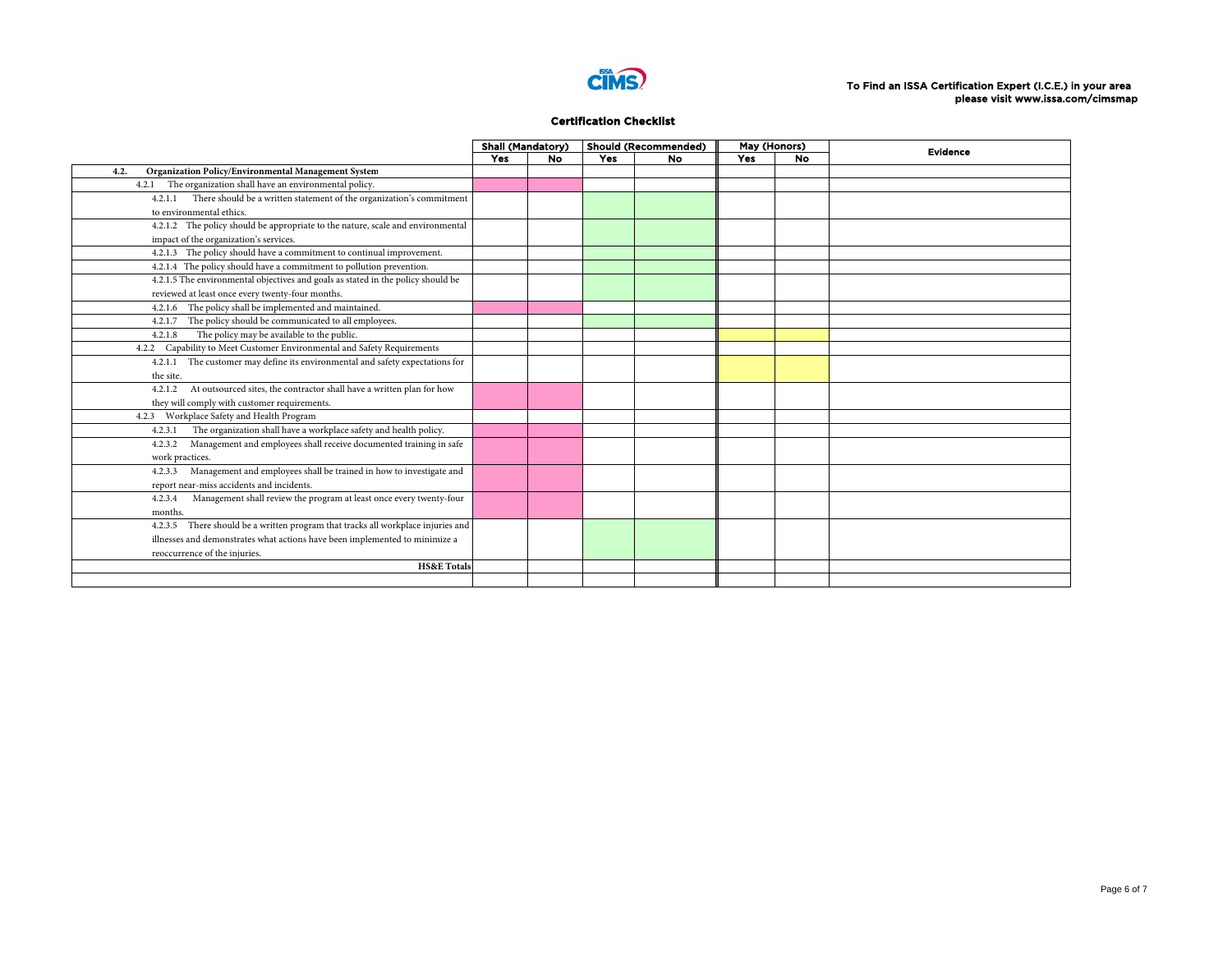

|                                                                                            | <b>Shall (Mandatory)</b> |     |            | <b>Should (Recommended)</b> | May (Honors) |           | <b>Evidence</b> |
|--------------------------------------------------------------------------------------------|--------------------------|-----|------------|-----------------------------|--------------|-----------|-----------------|
|                                                                                            | Yes                      | No. | <b>Yes</b> | <b>No</b>                   | <b>Yes</b>   | <b>No</b> |                 |
| 5. Management Commitment: This section allows an organization to demonstrate that it has   |                          |     |            |                             |              |           |                 |
| instituted appropriate management systems to meet customer needs and expectations, even in |                          |     |            |                             |              |           |                 |
| times of organizational change. It includes a demonstration of:                            |                          |     |            |                             |              |           |                 |
| Mission, Vision, Values: The organization shall document at least one of the<br>5.1.       |                          |     |            |                             |              |           |                 |
| following:                                                                                 |                          |     |            |                             |              |           |                 |
| 5.1.1 A written vision for its future.                                                     |                          |     |            |                             |              |           |                 |
| 5.1.2 A clearly written mission statement.                                                 |                          |     |            |                             |              |           |                 |
| Planning: The organization should have plans to address two of the following<br>5.2.       |                          |     |            |                             |              |           |                 |
| three areas:                                                                               |                          |     |            |                             |              |           |                 |
| 5.2.1 Strategic Plan: There may be a strategic plan that is used as a guide to meet        |                          |     |            |                             |              |           |                 |
| future goals.                                                                              |                          |     |            |                             |              |           |                 |
| 5.2.2 Business Continuity Plan/Succession Planning: There may be a plan for the            |                          |     |            |                             |              |           |                 |
| continuation of daily business if a change in management occurs.                           |                          |     |            |                             |              |           |                 |
|                                                                                            |                          |     |            |                             |              |           |                 |
| 5.2.3 Training Plan: The organization may have a detailed training plan that covers        |                          |     |            |                             |              |           |                 |
| all aspects of an operation to ensure that all policies and procedures are understood      |                          |     |            |                             |              |           |                 |
| and adhered to.                                                                            |                          |     |            |                             |              |           |                 |
| <b>Responsibility and Authority</b><br>5.3.                                                |                          |     |            |                             |              |           |                 |
| 5.3.1 Organizational Chart: There shall be a clearly defined organizational chart          |                          |     |            |                             |              |           |                 |
| that is accurate, up to date, and easy to follow.                                          |                          |     |            |                             |              |           |                 |
| 5.3.2 Job Descriptions: There should be accurate and up to date job descriptions           |                          |     |            |                             |              |           |                 |
| for every position within the organization.                                                |                          |     |            |                             |              |           |                 |
| <b>Communication Plan</b><br>5.4.                                                          |                          |     |            |                             |              |           |                 |
| 5.4.1 The organization shall have clear procedures for effective communication             |                          |     |            |                             |              |           |                 |
| among all levels of the organization.                                                      |                          |     |            |                             |              |           |                 |
| 5.4.2 The organization shall have procedures for communication and feedback to             |                          |     |            |                             |              |           |                 |
| customers.                                                                                 |                          |     |            |                             |              |           |                 |
| <b>Risk Management</b><br>5.5.                                                             |                          |     |            |                             |              |           |                 |
| 5.5.1 The organization shall affirm that it is in compliance with all applicable local,    |                          |     |            |                             |              |           |                 |
| state, provincial, and Federal safety laws and regulations.                                |                          |     |            |                             |              |           |                 |
| 5.5.2 The organization shall produce proof of insurance(s).                                |                          |     |            |                             |              |           |                 |
| 5.5.3 The organization shall produce proof of proper licensing.                            |                          |     |            |                             |              |           |                 |
| <b>Management Commitment Totals</b>                                                        |                          |     |            |                             |              |           |                 |
|                                                                                            |                          |     |            |                             |              |           |                 |
| <b>Cleaning Industry Management Standard Totals</b>                                        |                          |     |            |                             |              |           |                 |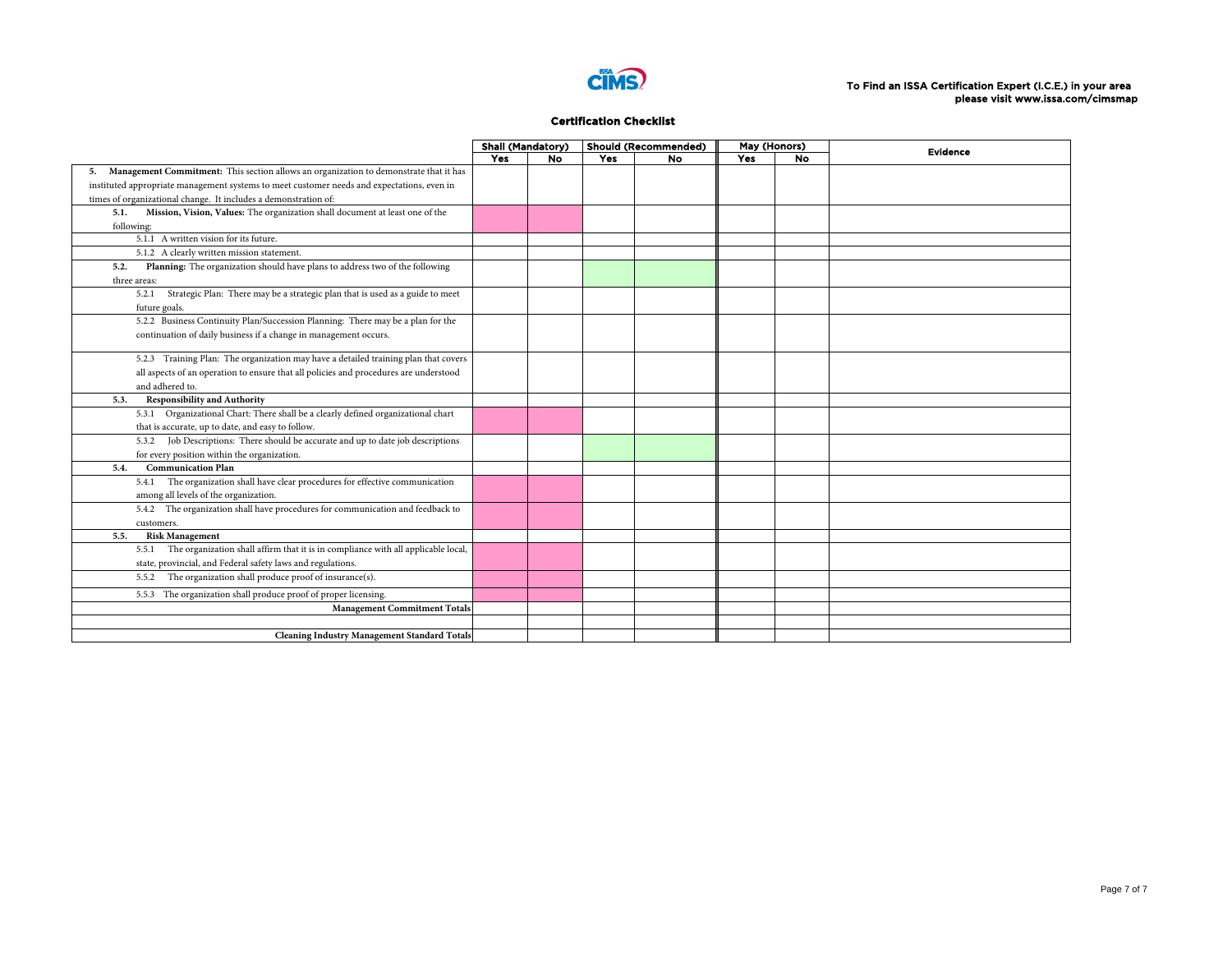

| <b>Assessment for:</b>                                                                                      |     | <b>Shall (Mandatory)</b> |                       | May (Honors) |           | <b>Evidence</b> |
|-------------------------------------------------------------------------------------------------------------|-----|--------------------------|-----------------------|--------------|-----------|-----------------|
|                                                                                                             | Yes | <b>No</b>                | <b>Not Applicable</b> | Yes          | <b>No</b> |                 |
| Green Buildings and Service: This section lists the Cleaning Industry Management Standard's                 |     |                          |                       |              |           |                 |
| Green Building (CIMS-GB) requirements. It sets forth a specific framework to ensure that the                |     |                          |                       |              |           |                 |
| organization uses environmentally preferable cleaning practices in <i>addition to</i> the management best   |     |                          |                       |              |           |                 |
| practices identified in the five core sections of the Standard. In order to obtain certification to CIMS-   |     |                          |                       |              |           |                 |
| GB, an organization must meet the requirements of this Section as well as those in sections one through     |     |                          |                       |              |           |                 |
| five of the Standard.                                                                                       |     |                          |                       |              |           |                 |
| 6.1. Green Cleaning Policy                                                                                  |     |                          |                       |              |           |                 |
| 6.1.1. The organization shall have a green cleaning policy that is distinct and separate from the           |     |                          |                       |              |           |                 |
| Environmental Policy required in Section 4.2 (Organization Policy/Environmental Management                  |     |                          |                       |              |           |                 |
| System) and that sets forth standard operating procedures addressing how green cleaning practices will      |     |                          |                       |              |           |                 |
| be utilized, managed and evaluated.                                                                         |     |                          |                       |              |           |                 |
| 6.1.2. The organization shall indicate the specific buildings, groups of buildings or contracted facilities |     |                          |                       |              |           |                 |
| to which the green cleaning policy applies.                                                                 |     |                          |                       |              |           |                 |
| 6.1.3. The organization shall incorporate the measurement tools, feedback cycle and continuous              |     |                          |                       |              |           |                 |
| improvement plan requirements set forth in Sections 1.2.3.4. to evaluate the effectiveness of green         |     |                          |                       |              |           |                 |
| cleaning technologies, procedures and processes.                                                            |     |                          |                       |              |           |                 |
| 6.2. Green/High-Performance Cleaning Program                                                                |     |                          |                       |              |           |                 |
| 6.2.1. Staffing: Determination of staffing levels shall be compliant with Section 2.1.1. (Workloading)      |     |                          |                       |              |           |                 |
| and 2.1.3.4. (Staffing Plan)                                                                                |     |                          |                       |              |           |                 |
| 6.2.2. Training                                                                                             |     |                          |                       |              |           |                 |
| 6.2.2.1. Supervisor Training: The organization shall meet the training requirements set forth in            |     |                          |                       |              |           |                 |
| Section 3.5 (Management Training).                                                                          |     |                          |                       |              |           |                 |
| 6.2.2.2. Worker Training: The organization shall meet the training requirements set forth in Section        |     |                          |                       |              |           |                 |
| 3.6 (Cleaning Personnel Training).                                                                          |     |                          |                       |              |           |                 |
| 6.2.2.3. Safety Training: The organization shall meet the safety training requirements of Section 4.1       |     |                          |                       |              |           |                 |
| (Regulatory Compliance), including the requirement to provide employees with training on the use and        |     |                          |                       |              |           |                 |
| hazards of chemical products.                                                                               |     |                          |                       |              |           |                 |
| 6.2.2.4. Green Cleaning Training: There shall be a written curriculum for green cleaning training of        |     |                          |                       |              |           |                 |
| cleaning personnel and documentation that personnel have been trained.                                      |     |                          |                       |              |           |                 |
| 6.2.3. Chemical Handling, Storage and Disposal: The organization shall meet the requirements set            |     |                          |                       |              |           |                 |
| forth in Sections 4.1.1. & 4.1.2.                                                                           |     |                          |                       |              |           |                 |
| 6.2.4. Floor Care Log: The organization shall have a written floor maintenance plan for the buildings       |     |                          |                       |              |           |                 |
| listed in Section 6.1.2 that tracks the:                                                                    |     |                          |                       |              |           |                 |
| 6.2.4.1. Number of coats of floor finish applied as base and top coats                                      |     |                          |                       |              |           |                 |
| 6.2.4.2. Scheduled maintenance and restoration procedures and dates                                         |     |                          |                       |              |           |                 |
| 6.2.5. Carpet Care Log: The organization shall have a written carpet care plan for the buildings listed in  |     |                          |                       |              |           |                 |
| Section 6.1.2 that includes scheduled maintenance and restoration procedures and dates.                     |     |                          |                       |              |           |                 |
|                                                                                                             |     |                          |                       |              |           |                 |
| 6.2.6. Hand Hygiene: The organization shall develop and adopt strategies for promoting and                  |     |                          |                       |              |           |                 |
| improving hand hygiene.                                                                                     |     |                          |                       |              |           |                 |
| 6.3. Custodial Effectiveness Assessment (Quality System)                                                    |     |                          |                       |              |           |                 |
| 6.3.1. The organization shall evaluate the effectiveness of its green/high performance cleaning program     |     |                          |                       |              |           |                 |
| by meeting the requirements set forth in Section 1 (Quality System).                                        |     |                          |                       |              |           |                 |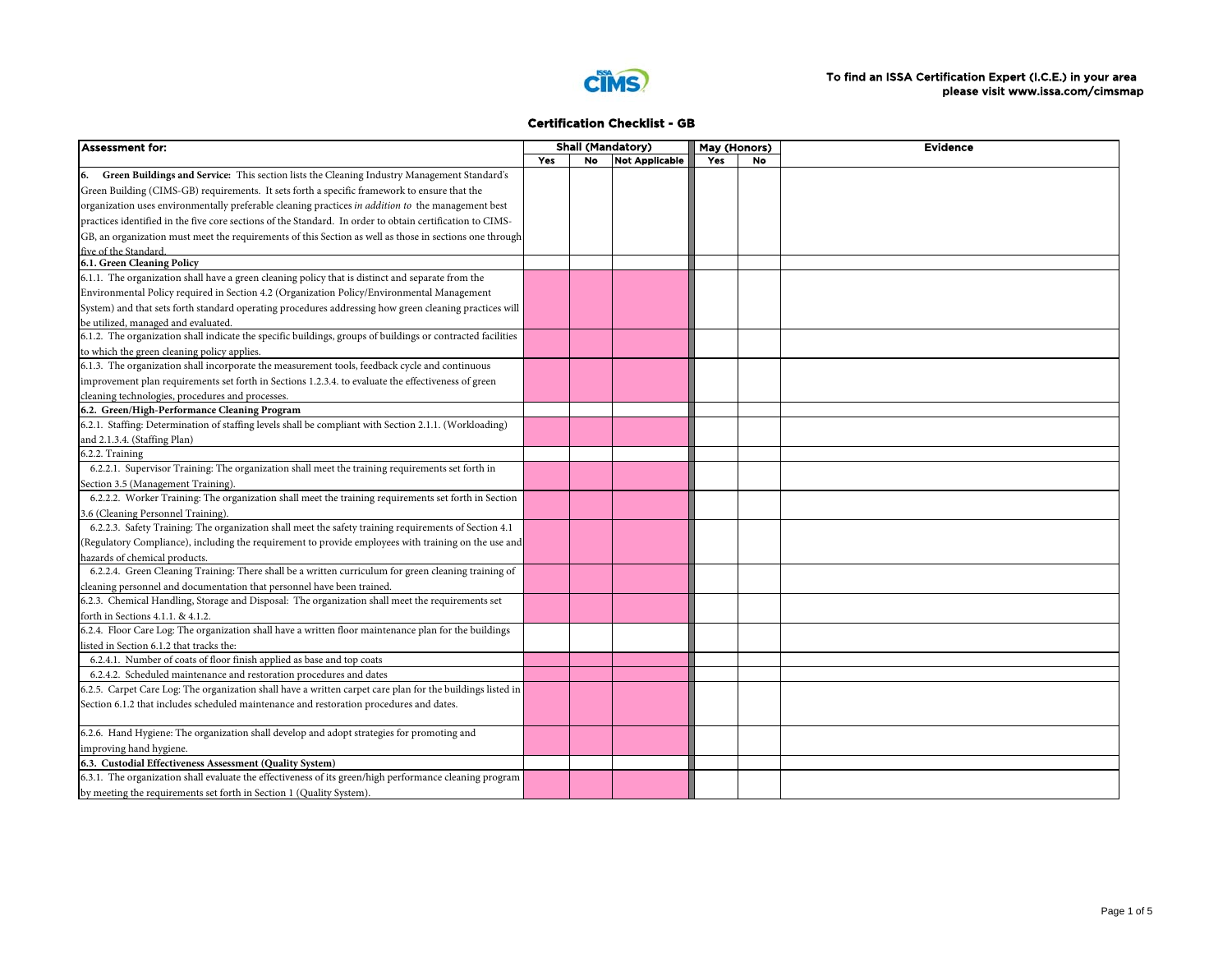

| <b>Assessment for:</b>                                                                                    |     |    | <b>Shall (Mandatory)</b> | May (Honors) |           | <b>Evidence</b> |
|-----------------------------------------------------------------------------------------------------------|-----|----|--------------------------|--------------|-----------|-----------------|
|                                                                                                           | Yes | No | <b>Not Applicable</b>    | Yes          | <b>No</b> |                 |
| 6.4. Purchase of Cleaning Products and Materials                                                          |     |    |                          |              |           |                 |
| The requirements of this section apply only to products that are purchased by the organization for use    |     |    |                          |              |           |                 |
| in buildings listed in Section 6.1.2.                                                                     |     |    |                          |              |           |                 |
| 6.4.1. Dilution Control: The organization shall use chemical concentrates with appropriate dilution       |     |    |                          |              |           |                 |
| systems to minimize chemical use to the maximum extent possible.                                          |     |    |                          |              |           |                 |
| 6.4.2. Cleaning Tools: The organization shall use environmentally preferable cleaning materials           |     |    |                          |              |           |                 |
| whenever practicle. This includes the use of microfiber tools and wipes and other availible materials     |     |    |                          |              |           |                 |
|                                                                                                           |     |    |                          |              |           |                 |
| proven to be environmentally preferable and recognized as such.<br>5.4.3. Chemical Products               |     |    |                          |              |           |                 |
| 6.4.3.1. Cleaning Products: Products in this group include:                                               |     |    |                          |              |           |                 |
| ° General-purpose, bathroom, glass and carpet cleaners used for industrial and institutional              |     |    |                          |              |           |                 |
|                                                                                                           |     |    |                          |              |           |                 |
| ourposes                                                                                                  |     |    |                          |              |           |                 |
| ° Cleaning and degreasing compounds                                                                       |     |    |                          |              |           |                 |
| <sup>o</sup> Hard surface cleaners                                                                        |     |    |                          |              |           |                 |
| ° Carpet and upholstery care products                                                                     |     |    |                          |              |           |                 |
| 6.4.3.1.1. Criteria: A specified percentage of products in this group shall:                              |     |    |                          |              |           |                 |
| ° Be certified by Green Seal or Environmental Choice, or                                                  |     |    |                          |              |           |                 |
| ° Be recognized by the U.S Environmental Protection Agency's (EPA's) Design for the                       |     |    |                          |              |           |                 |
| Environment Program (DfE), or                                                                             |     |    |                          |              |           |                 |
| <sup>o</sup> Meet the requirements of the Alternate Qualification provision set forth in Section 6.4.6.   |     |    |                          |              |           |                 |
| 6.4.3.2. Disinfectants, metal polish, floor finishes, strippers or other products not included in Section |     |    |                          |              |           |                 |
| 5.4.1. Products in this group include:                                                                    |     |    |                          |              |           |                 |
| ° Disinfectants                                                                                           |     |    |                          |              |           |                 |
| ° Digestion additives for cleaning and odor control                                                       |     |    |                          |              |           |                 |
| ° Drain or grease traps additives                                                                         |     |    |                          |              |           |                 |
| ° Odor control additives                                                                                  |     |    |                          |              |           |                 |
| ° Hard floor care                                                                                         |     |    |                          |              |           |                 |
| 6.4.3.2.1. Criteria: A specified percentage of products in this group shall satisfy one of the following: |     |    |                          |              |           |                 |
| <sup>o</sup> Be certified by Green Seal or Environmental Choice, or                                       |     |    |                          |              |           |                 |
| ° Be recognized by the U.S Environmental Protection Agency's (EPA's) Design for the                       |     |    |                          |              |           |                 |
| Environment Program (DfE), or                                                                             |     |    |                          |              |           |                 |
| ° Comply with the California Code of Regulations maximum allowable VOC levels for the specific            |     |    |                          |              |           |                 |
| product category, or                                                                                      |     |    |                          |              |           |                 |
| <sup>o</sup> Meet the requirements of the Alternate Qualification provision set forth in Section 6.4.6.   |     |    |                          |              |           |                 |
| 6.4.3.3. Requirement: A minimum of sixty (60) percent, by purchase cost, of the products specified        |     |    |                          |              |           |                 |
| n Section 6.4.3 that are provided by the organization and used in buildings to which this section         |     |    |                          |              |           |                 |
| applies (listed in Section 6.1.2) shall meet one of the applicable compliance criteria.                   |     |    |                          |              |           |                 |
| 6.4.4. Disposable janitorial paper products and trash bags: This provision only applies to those          |     |    |                          |              |           |                 |
| purchases that are in the control of the organization. Products in this group include:                    |     |    |                          |              |           |                 |
| ° Paper towels and napkins                                                                                |     |    |                          |              |           |                 |
|                                                                                                           |     |    |                          |              |           |                 |
| ° Facial tissue<br>° Toilet tissue                                                                        |     |    |                          |              |           |                 |
|                                                                                                           |     |    |                          |              |           |                 |
| ° Hand towels                                                                                             |     |    |                          |              |           |                 |
| ° Kitchen towels                                                                                          |     |    |                          |              |           |                 |
| ° Plastic trash bags                                                                                      |     |    |                          |              |           |                 |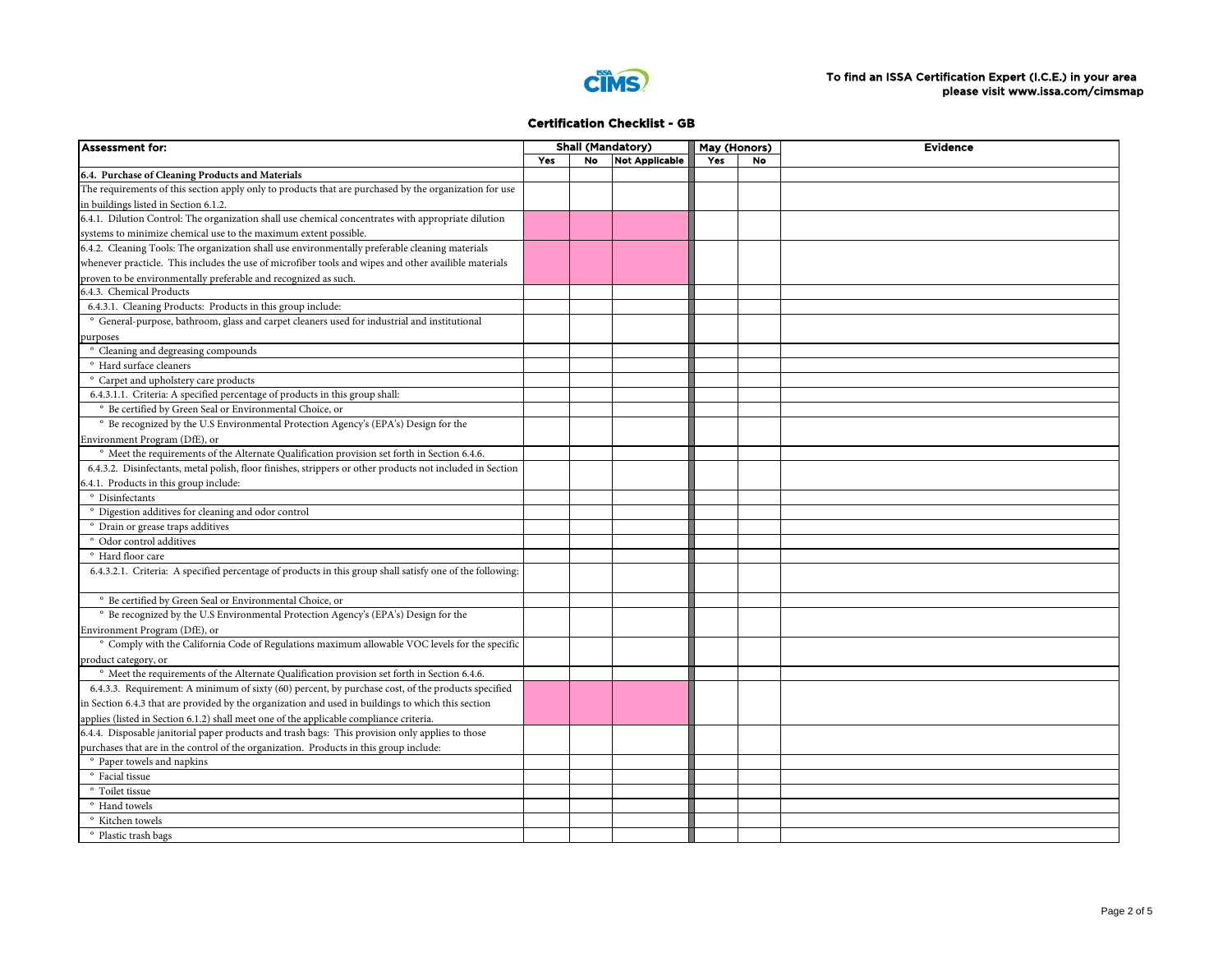

| <b>Assessment for:</b>                                                                                      |     |           | <b>Shall (Mandatory)</b> |     | May (Honors) | <b>Evidence</b> |
|-------------------------------------------------------------------------------------------------------------|-----|-----------|--------------------------|-----|--------------|-----------------|
|                                                                                                             | Yes | <b>No</b> | <b>Not Applicable</b>    | Yes | <b>No</b>    |                 |
| 6.4.4.1. Criteria: A specified percentage of products in this group shall:                                  |     |           |                          |     |              |                 |
| ° Be certified by Green Seal or Environmental Choice, or                                                    |     |           |                          |     |              |                 |
| <sup>o</sup> Meet the requirements of the Alternate Qualification provision set forth in Section 6.4.6., or |     |           |                          |     |              |                 |
| ° Comply with the U.S. Environmental Protection Agency's (EPA's) Comprehensive Procurement                  |     |           |                          |     |              |                 |
| Guidelines for Janitorial Paper and Plastic Trash Can Liners, or                                            |     |           |                          |     |              |                 |
| ° Be derived from rapidly renewable resources or made from tree-free fibers.                                |     |           |                          |     |              |                 |
| 6.4.4.2. Requirement: A minimum of fifty (50) percent, by purchase cost and calculated by building,         |     |           |                          |     |              |                 |
| of the products specified in Section 6.4.4 that are provided by the organization and used in buildings to   |     |           |                          |     |              |                 |
| which this section applies (listed in Section 6.1.2.) shall meet the above criteria (6.4.4.1).              |     |           |                          |     |              |                 |
| 6.4.5. Hand soaps: This provision only applies to those purchases that are in the control of the            |     |           |                          |     |              |                 |
| organization. Products in this group include:                                                               |     |           |                          |     |              |                 |
| ° Industrial and institutional hand cleaners                                                                |     |           |                          |     |              |                 |
| <sup>o</sup> Hand cleaners and hand soaps                                                                   |     |           |                          |     |              |                 |
| 6.4.5.1. Criteria: A specified percentage of products in this group shall:                                  |     |           |                          |     |              |                 |
| ° Be free of antimicrobial agents (except as a preservative and unless required by health codes and         |     |           |                          |     |              |                 |
| other regulations) or,                                                                                      |     |           |                          |     |              |                 |
| ° Be certified by Green Seal or Environmental Choice, or                                                    |     |           |                          |     |              |                 |
| <sup>o</sup> Be recognized by the U.S Environmental Protection Agency's (EPA's) Design for the              |     |           |                          |     |              |                 |
| Environment Program (DfE), or                                                                               |     |           |                          |     |              |                 |
| ° Meet the requirements of the Alternate Qualification provision set forth in Section 6.4.6.                |     |           |                          |     |              |                 |
| 6.4.5.2. Requirement: A minimum of sixty (60) percent, by purchase cost and calculated by building,         |     |           |                          |     |              |                 |
| of the products specified in Section 6.4.5.that are provided by the organization and used in buildings to   |     |           |                          |     |              |                 |
| which this section applies (listed in Section 6.1.2) shall meet the above criteria (6.4.5.1).               |     |           |                          |     |              |                 |
| 6.5. Cleaning Equipment                                                                                     |     |           |                          |     |              |                 |
| 6.5.1. Requirement: The organization shall purchase and use in buildings to which this section applies      |     |           |                          |     |              |                 |
| (listed in Section 6.1.2), a specified percentage of cleaning equipment which meets applicable              |     |           |                          |     |              |                 |
| environmental preferability criteria. The percentage shall be calculated per building and shall be either:  |     |           |                          |     |              |                 |
| 6.5.1.2. A minimum of sixty (60) percent, by either purchase cost or number of units, or                    |     |           |                          |     |              |                 |
| 6.5.1.3. A minimum of thirty (30) percent, by either purchase cost or number of units, in which case        |     |           |                          |     |              |                 |
| the organization shall also have a purchasing policy specifying that new cleaning equipment must meet       |     |           |                          |     |              |                 |
| the applicable criteria.                                                                                    |     |           |                          |     |              |                 |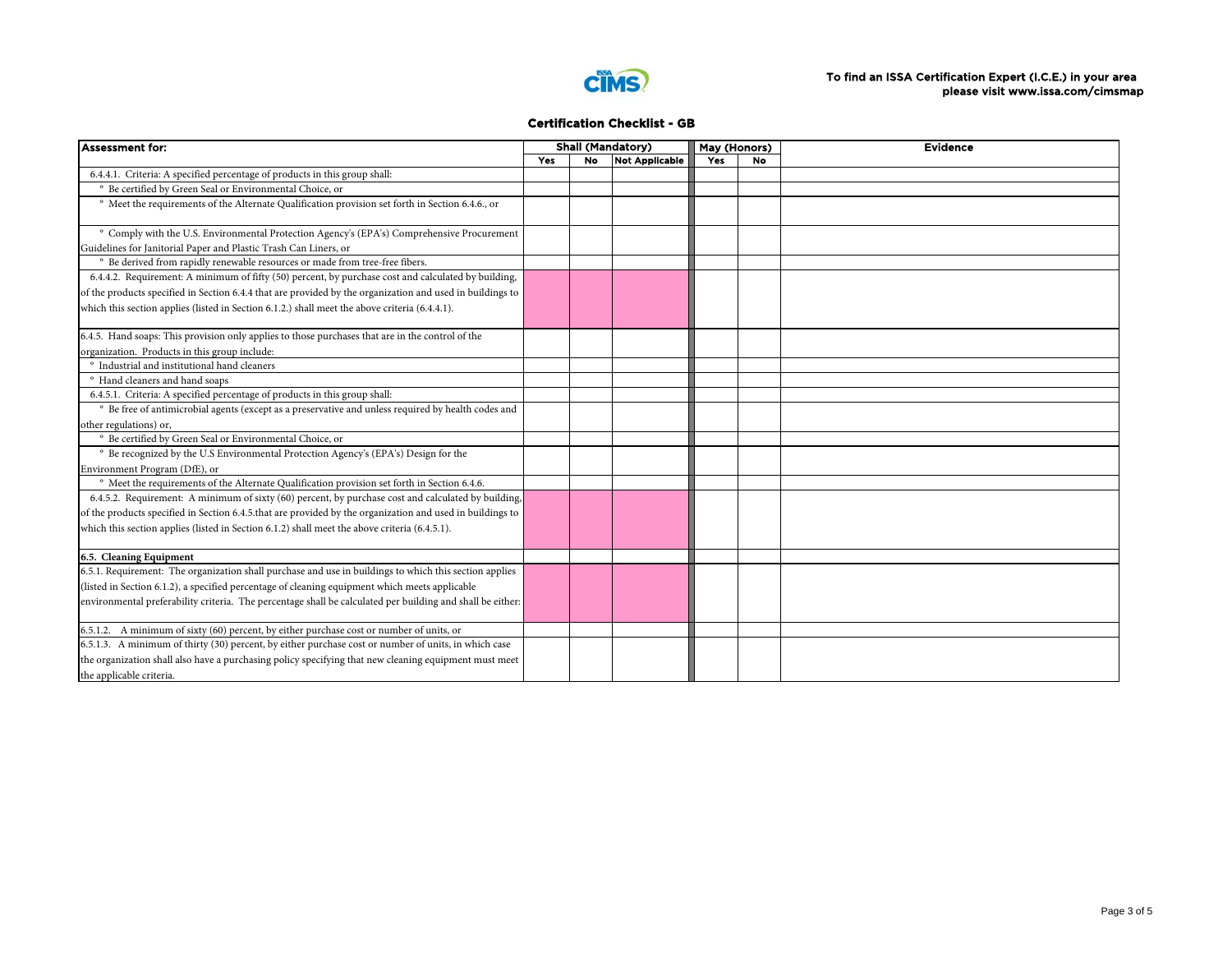

| <b>Assessment for:</b>                                                                                   |     |    | <b>Shall (Mandatory)</b> | May (Honors) |           | <b>Evidence</b> |  |  |
|----------------------------------------------------------------------------------------------------------|-----|----|--------------------------|--------------|-----------|-----------------|--|--|
|                                                                                                          | Yes | No | Not Applicable           | Yes          | <b>No</b> |                 |  |  |
| 6.5.2. Cleaning Equipment Environmental Preferability Criteria                                           |     |    |                          |              |           |                 |  |  |
| 6.5.2.1. Vacuum cleaners shall be:                                                                       |     |    |                          |              |           |                 |  |  |
| 6.5.2.1.1. Certified by the Carpet and Rug Institute's (CRI's) Green Label Vacuum Cleaner                |     |    |                          |              |           |                 |  |  |
| program, and                                                                                             |     |    |                          |              |           |                 |  |  |
| 6.5.2.1.2. Operate with a sound level of 70dBA or less.                                                  |     |    |                          |              |           |                 |  |  |
| 6.5.2.2. Carpet extraction equipment shall be certified by the Carpet and Rug Institute's (CRI's) Seal   |     |    |                          |              |           |                 |  |  |
| of Approval for Green Label Deep-cleaning extractors.                                                    |     |    |                          |              |           |                 |  |  |
| 6.5.2.3. High speed powered floor maintenance equipment (including electric and battery-powered          |     |    |                          |              |           |                 |  |  |
| floor buffers and burnishers) shall be:                                                                  |     |    |                          |              |           |                 |  |  |
| 6.5.2.3.1. Equipped with vacuums, guards and/or other devices for capturing fine particulates, and       |     |    |                          |              |           |                 |  |  |
| 6.5.2.3.2. Operate with a sound level of 70dBA or less.                                                  |     |    |                          |              |           |                 |  |  |
| 6.5.2.4. Propane-powered floor equipment shall:                                                          |     |    |                          |              |           |                 |  |  |
| 6.5.2.4.1. Operate with a sound level of 90dBA or less, and                                              |     |    |                          |              |           |                 |  |  |
| 6.5.2.4.2. Have high-efficiency, low-emissions engines with catalytic converters and mufflers that       |     |    |                          |              |           |                 |  |  |
| meet the standards for the specific engine size as set forth by the U.S. Environmental Protection Agency |     |    |                          |              |           |                 |  |  |
| (EPA) or the California Air Resources Board (CARB).                                                      |     |    |                          |              |           |                 |  |  |
| 6.5.2.5. Automated scrubbing machines shall:                                                             |     |    |                          |              |           |                 |  |  |
| 6.5.2.5.1. Be equipped with variable-speed feed pumps and on-board chemical metering, or                 |     |    |                          |              |           |                 |  |  |
| 6.5.2.5.2 Be equipped with variable-speed feed pumps and use dilution control systems for                |     |    |                          |              |           |                 |  |  |
| efilling, or                                                                                             |     |    |                          |              |           |                 |  |  |
| 6.5.2.5.3. Use only water and no added chemical cleaning products.                                       |     |    |                          |              |           |                 |  |  |
| 6.5.2.6. Battery-powered equipment shall be equipped with environmentally preferable batteries           |     |    |                          |              |           |                 |  |  |
| such as Lithium-Ion, absorbed glass mat or gel cell batteries.                                           |     |    |                          |              |           |                 |  |  |
| 6.5.3. All equipment shall be:                                                                           |     |    |                          |              |           |                 |  |  |
| 6.5.3.1. Designed with safeguards, such as rollers or rubber bumpers, to reduce potential damage         |     |    |                          |              |           |                 |  |  |
| to building surfaces.                                                                                    |     |    |                          |              |           |                 |  |  |
| 6.5.4. Equipment Inventory List: The organization shall maintain a list of all powered equipment that,   |     |    |                          |              |           |                 |  |  |
| at a minimum, includes:                                                                                  |     |    |                          |              |           |                 |  |  |
| 6.5.4.1. Identification of each type of equipment by make and model                                      |     |    |                          |              |           |                 |  |  |
| 6.5.4.2. Number of pieces in use                                                                         |     |    |                          |              |           |                 |  |  |
| 6.5.4.3. Date of purchase                                                                                |     |    |                          |              |           |                 |  |  |
| 6.5.4.4. Purchase cost                                                                                   |     |    |                          |              |           |                 |  |  |
| 6.5.4.5. Applicability of relevant sustainability criteria (Sections 6.5.2)                              |     |    |                          |              |           |                 |  |  |
| 6.5.5. Equipment Maintenance Log/Plan: Maintenance of equipment shall occur as part of a planned         |     |    |                          |              |           |                 |  |  |
| process as required in Section 2.2.4 (Equipment Maintenance & Repair).                                   |     |    |                          |              |           |                 |  |  |
| 6.6 Indoor Chemical and Pollutant Source Control                                                         |     |    |                          |              |           |                 |  |  |
| 6.6.1. To the extent the organization provides entryway matting systems at a building listed in Section  |     |    |                          |              |           |                 |  |  |
| 6.1.2, the entryway matting systems (except of emergency exits) shall be:                                |     |    |                          |              |           |                 |  |  |
| 6.6.1.1. Ten (10) feet long in the primary direction of travel where space allows, and                   |     |    |                          |              |           |                 |  |  |
| 6.6.1.2. The organization shall have an appropriate cleaning, maintenance, and replacement plan for      |     |    |                          |              |           |                 |  |  |
| matting systems in place.                                                                                |     |    |                          |              |           |                 |  |  |